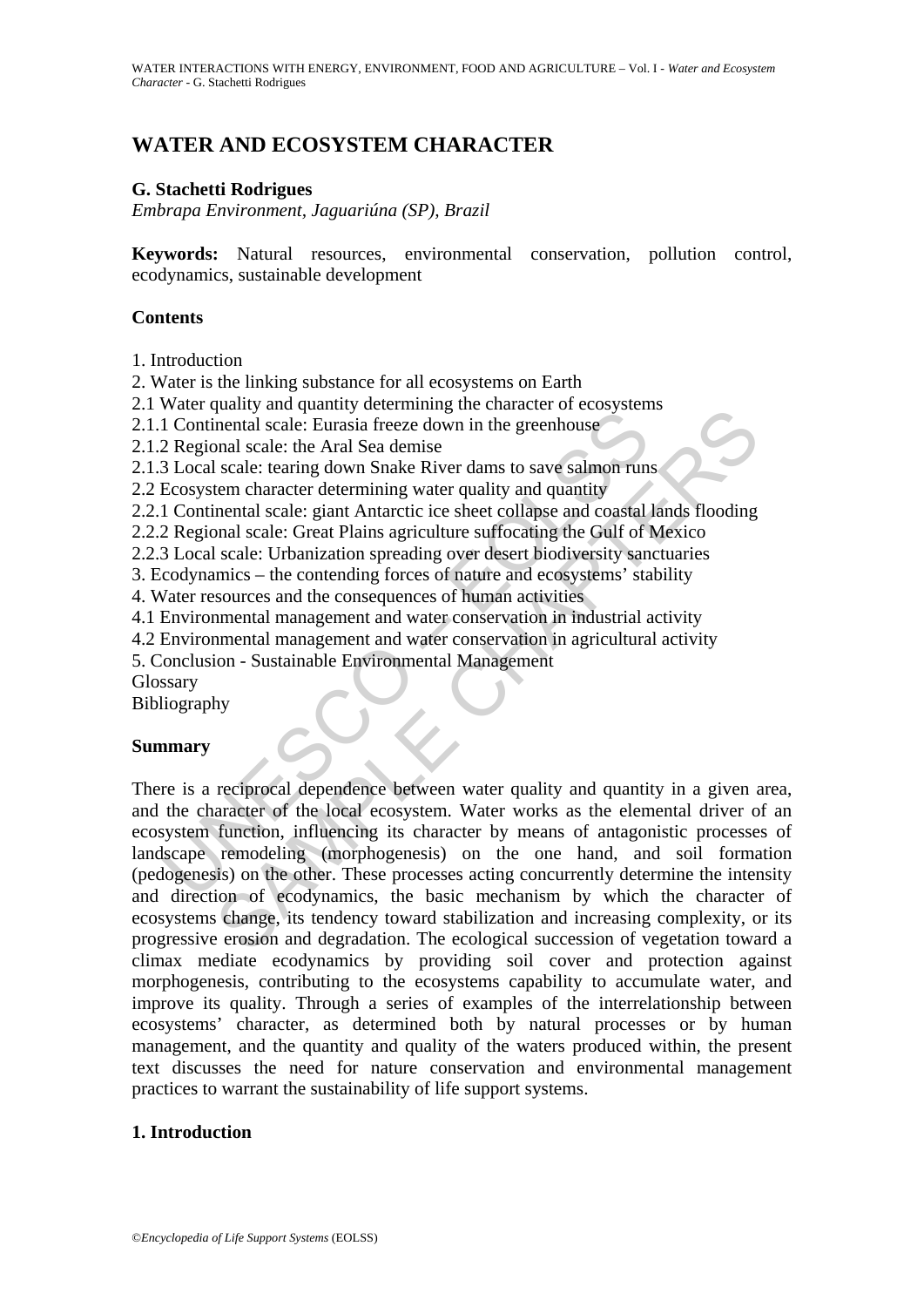Exceptional weather patterns were brought about on the Americas during the spring of 1998, driven by a particularly prevalent Pacific Ocean warm-up known as El Niño. While an ensuing drought caused the Amazon River level to lower and move away from the waterworks inlet near Manaus (Brazil), making it necessary to relocate the pump inward the riverbed; unusually copious precipitation caused the volcanic soil of the desert near Tucson (USA) to erupt in wildflowers, in the most dazzling blooms of the century. Such exceptional events are normally triggered by the combination of many environmental factors, and sure enough El Niño influences temperatures, wind direction and strength, and water availability in vast geographical areas. However, of all environmental factors involved in ecosystems' dynamics, water is the elemental driver, the linking substance that, on the one hand, dissipates excess energy, remodeling the landscape; and on the other, carries essential nutrients, replenishing the pools of growth factors for life development.

er drives ecosystems' dynamics by means of two-way interaction<br>quantity determining the character of an ecosystem, that is, its inness, resilience and evolution toward the climax; and b) an ecc<br>function determining the qua and exergences of two-way interactions: a) water quality determining the character of an ecosystem, that is, its diversity, richnostic resistion and evolution toward the climax; and b) an ecosystem's structure in determini Water drives ecosystems' dynamics by means of two-way interactions: a) water quality and quantity determining the character of an ecosystem, that is, its diversity, richness, evenness, resilience and evolution toward the climax; and b) an ecosystem's structure and function determining the quality and quantity of the water produced within. The present text explores both these aspects, discussing how water permeates the interactions taking place during ecological succession, the consequent character imprinted on the ecosystems, and the environmental impacts brought about by human activities, especially the chemical contamination of water and the degradation of the global environment.

# **2. Water is the linking substance for all ecosystems on Earth**

A classical long term ecological study designed to test the capacity of whole ecosystems to adjust to vegetation manipulation has been carried out since the 1970s at Hubbard Brook Experimental Forest in New Hampshire (USA). The locally replicated series of experiments were planned to determine the effects of changes in ecosystems' character on 1) the *quantity* of stream water flowing out of the watershed, and 2) fundamental chemical (i.e., water *quality* parameters) relationships within the ecosystem. The most drastic manipulation involved clearing of all vegetation in a watershed, and keeping it in check by herbicide treatment while monitoring water quality and quantity parameters.

A primary finding of the study is that one aspect of the homeostatic character of the ecosystem, i.e., maintenance of nutrient capital, is dependent upon the undisturbed functioning of the nutrient cycle, and that after destruction of the vegetation no mechanism acts to greatly delay loss of nutrients. Other principal results show that even though water flowing out of the watershed appeared as clear and potable as that from undisturbed watersheds, this was not the case. Regarding water quantity (1), annual runoff increased up to 39 percent after cutting of the vegetation, while summertime runoff increased up to 414 percent. This greater proportional summertime streamflow implies that removal of transpiring leaf surface removal must be accountable for most of the water retention capacity loss, but the increased annual runoff indicates that water retention and conservation mechanisms in the watershed were also impaired. Regarding water quality (2) nitrate concentration in stream water exceeded (at times almost doubled) the concentration recommended for drinking water (calcium, magnesium,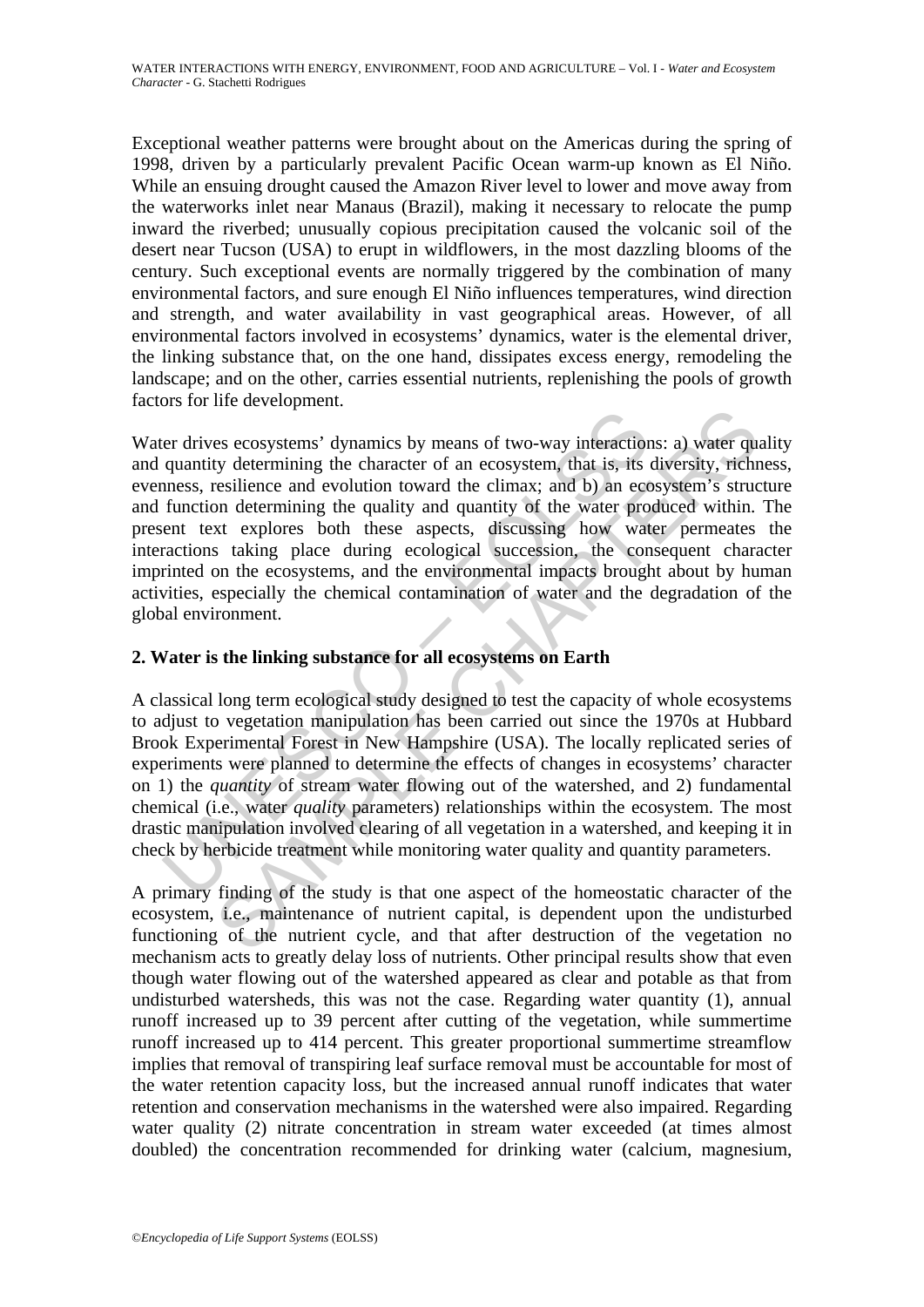potassium, and many other essential nutrients losses were also greatly increased). It may be concluded that unless the complex ecological interrelationships mediated by water in ecosystems are well understood, naive management practices can result in unexpected, and possibly widespread deleterious effects.

The role of water as the elemental driver for ecosystem's dynamics encompasses broad scales. In this section, case studies evidence the interdependence between water quality and quantity, and the character of ecosystems at the continental, regional, and local levels.

# **2.1 Water quality and quantity determining the character of ecosystems**

# **2.1.1 Continental scale: Eurasia freeze down in the greenhouse**

bal warming could shut down an ocean current that warms the pope, causing most of Scandinavia to plunge into a freeze whimer. However cold by most standards, northern Eurasia climate irrisingly pleasant as regarded by geop mining could shut down an ocean current that warms the higher latitudes<br>using most of Scandinavia to plunge into a freeze while the Earth towever cold by most standards, northern Eurasia climate can be considered by geogra Global warming could shut down an ocean current that warms the higher latitudes of Europe, causing most of Scandinavia to plunge into a freeze while the Earth turns warmer. However cold by most standards, northern Eurasia climate can be considered surprisingly pleasant as regarded by geographical location. This is a result of the enormous amounts of heat swept into the North Atlantic by the warm waters originating in equatorial latitudes and pumped by the globe-girdling current dubbed Conveyor Belt. The conveyor is driven by the evaporation of surface warm water, that boosts its saltiness enough to result in a density gradient, causing it to sink. The saltier and cooler deep water flows southward, completing the conveyor belt loop. As the climate warms up due to atmospheric greenhouse gas accumulation, freshwater from melting Arctic glaciers may dilute the saltier superficial waters of the North Atlantic, eliminating the extra density that drives the conveyor, and consequently the heat pump to Northern Eurasia, causing it to freeze down.

This example shows how alteration of water characteristics resulting from large scale changes in the global environment can affect the overall character of ecosystems at a grand, continental scale. In the following example, choices of land management practices influence water quality and quantity at the regional scale represented by a large interior sea.

# **2.1.2 Regional scale: the Aral Sea demise**

For decades, billions of liters of water from the Amu Darya and the Syr Darya – the two tributaries of the once fourth largest freshwater lake in the world, the Aral Sea – have been diverted toward cotton fields extending the surrounding deserts in central Asia. Over the last four decades the Aral Sea has lost 80 percent of its volume, exposing 36,000 square kilometers of seabed lined with toxic agrochemicals accumulated from cotton field runoff, clogging the irrigated soils with as much as 700 tons of salt per hectare, and tainting the groundwater supplies. Relentless winds sweep the area, blowing clouds of toxic dust onto the neighboring villages, imposing the world's highest rates of respiratory diseases. What is now left of the Aral Sea's water is saltier than the ocean, and none of the native fish species has survived. A decade or so will still elapse before the Aral Sea breaks up into three small lakes, and disappears as an ecosystem.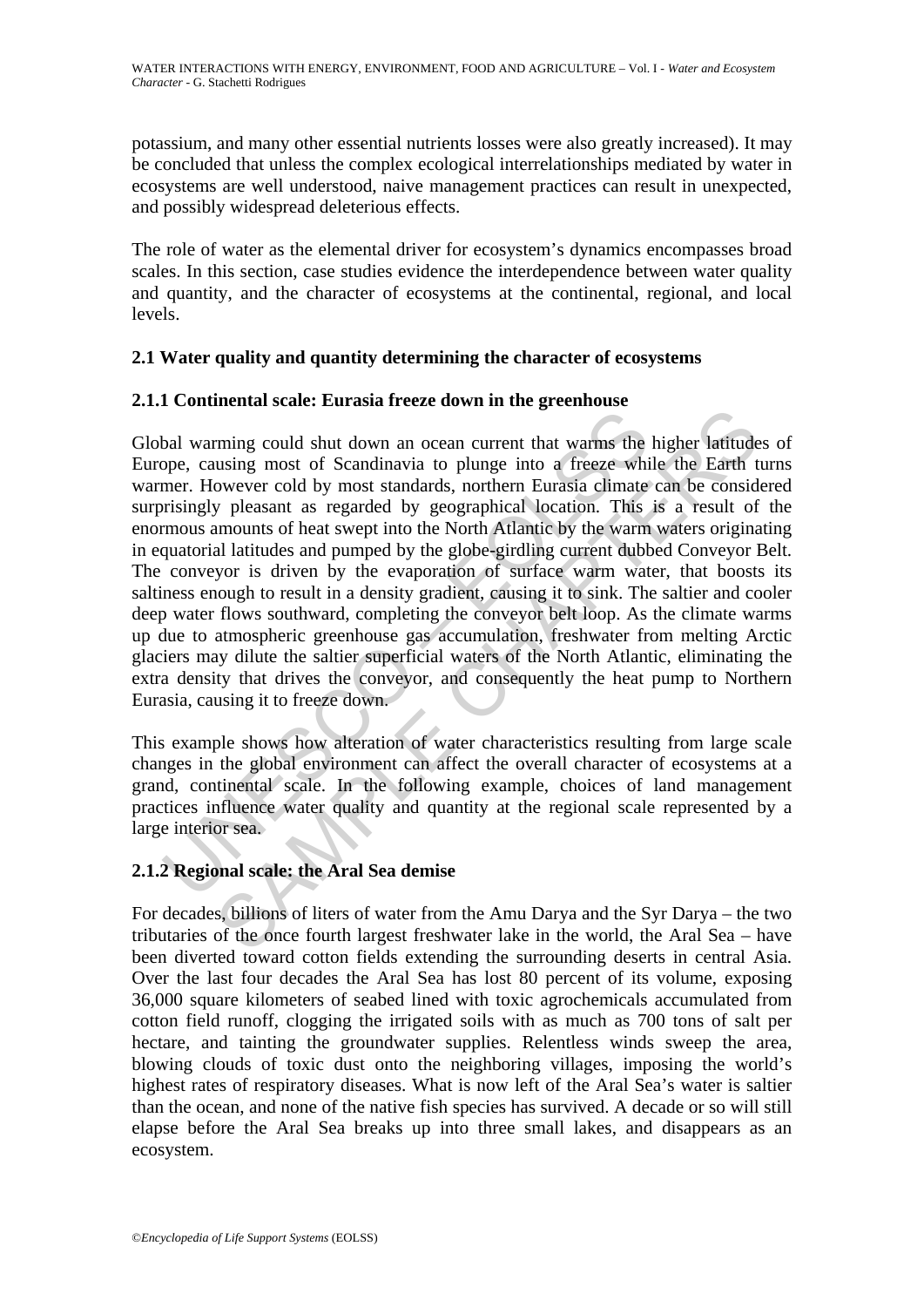The diversion of large volumes of water, and its contamination through lavish management, exemplified above, can determine the ultimate alteration of an entire ecosystem's character, from a freshwater lake teeming with endemic life, to a chain of dying salt water bodies enclosed by contaminated wastelands. There is no need for such profound alterations for an ecosystem to shift in character. Impoundment, for instance, preserves and regulates the volume of water flow, and causes only minor alterations in water quality (often for the better), but may as well result in significant environmental impacts, as shown below.

#### **2.1.3 Local scale: tearing down Snake River dams to save salmon runs**

The booming American Pacific Northwest in the 1970<br>pe extinction, hundreds of millions of dollars have been spent of<br>trucking or barging them downstream where the fish have an ur<br>fric. Less than one-half percent survive to the booming American Pacific Northwest in the 1970s. Hoping to the booming American Pacific Northwest in the 1970s. Hoping to inction, hundreds of millions of dollars have been spent on capturing sn or barging the movastre Schools of now endangered Chinook salmon used to leave ocean and swim up Snake River to spawn, until a triad of dams barred the runs in exchange for hydroelectric energy for the booming American Pacific Northwest in the 1970s. Hoping to help escape extinction, hundreds of millions of dollars have been spent on capturing smolts and trucking or barging them downstream where the fish have an unfettered run to the Pacific. Less than one-half percent survive to return to their spawning grounds a few years later, and it seems that unless something in done soon, most of the remaining runs will go extinct, shutting down prospects for a growing business, the tourist rush – not to mention the blow to the Endangered Species Act. The solution of choice now being considered by government agencies is a drastic one indeed, to tear down the Snake River dams, and let the ecosystem recover its original character.

This example shows how resource choices at a local scale, and at a definite time (hydroelectric energy, for instance), can end up affecting other valuable resources (fisheries and biodiversity). Salmon and biodiversity may be more valuable to society as a whole, at the present time, than megawatts. Additionally, it shows that water is ultimately implicated in most human interventions on ecosystems, and that water conservation must be a priority in all environmental impact assessments of development projects.

### **2.2 Ecosystem character determining water quality and quantity**

# **2.2.1 Continental scale: giant Antarctic ice sheet collapse and coastal lands flooding**

The geologic history of the Earth is dotted with extraordinary events of a global reach, as a result of the interconnectedness of all ecosystems afforded by water. One such event, known to have occurred before, now shows clear prospects of rebounding, the accelerated collapse of the giant West Antarctic Ice Sheet (WAIS), and the ensuing flooding of all low-lying coastlands on earth. The kilometer thick WAIS is the world's only ice sheet that is grounded well below sea level at its margins, making it susceptible to collapse. Sediment cores recently drawn from beneath the ice sheet (ice thickness about 1030 m, sediment about 600 m below sea level, some 700 km inland from the open sea) show the presence of diatom species and minerals (cosmogenic <sup>10</sup>Be) typically found only in open waters, unmistakably pointing out that sediment deposition occurred in the absence of ice cover. This happened during the penultimate interglacial period around 123,000 years ago, at a time not much warmer than today, but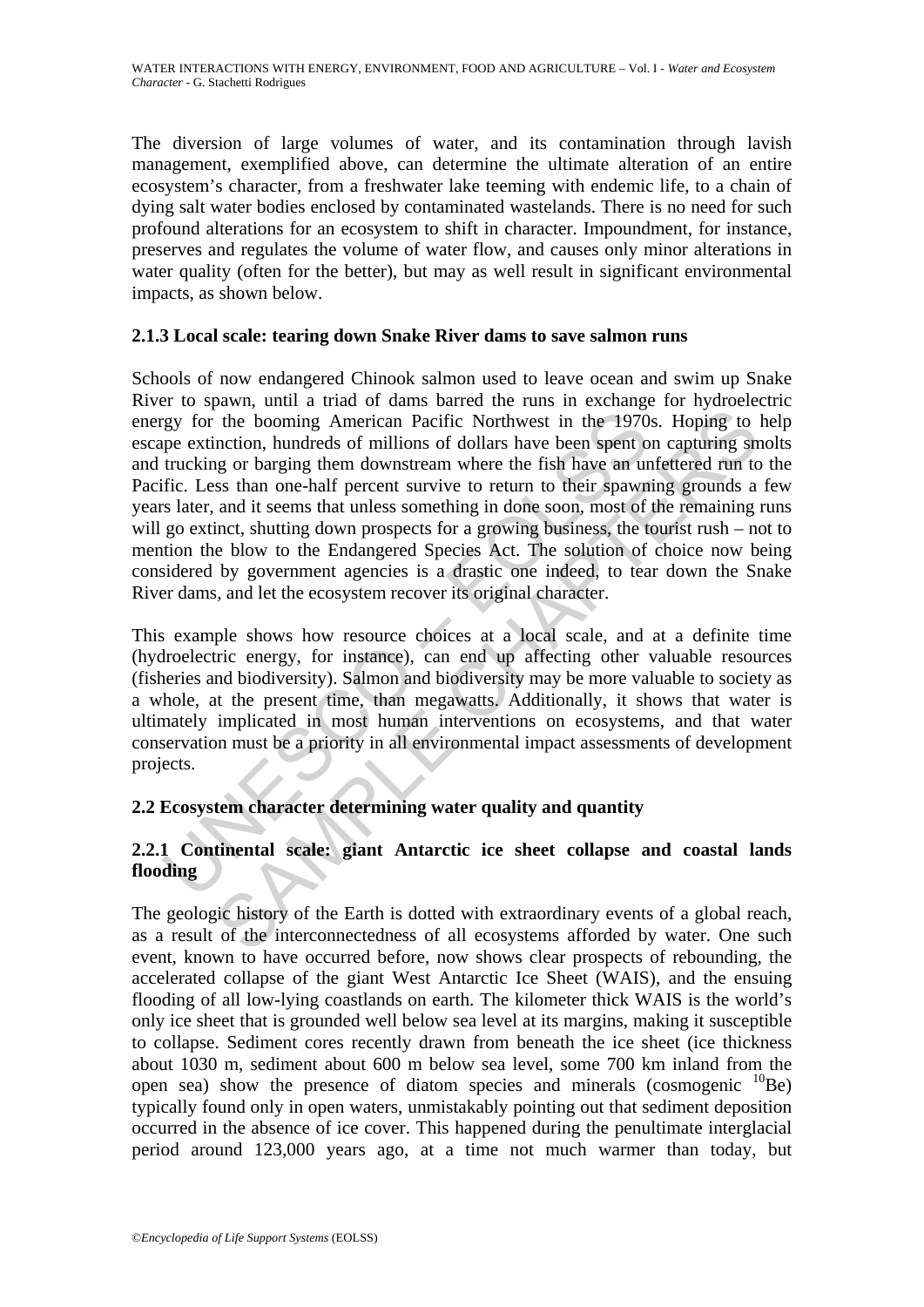characterized by differently shaped continents, and higher sea levels. What worries glaciologists is that it seems that even a slight warm up of the Antarctic climate may prone the ice grounding line – where it begins to float off the bottom - to retreat toward thicker ice. The thicker the ice the faster it flows outward and therefore the faster it thins. The faster it thins, the sooner it floats and moves the grounding line farther inward, in a hastening process that may consume WAIS in a single century, and result in sea level rise of up to six meters worldwide.

This example indicates that a subtle shift in one attribute of an ecosystem, namely a few degrees rise in temperature in the Antarctic continent, may cause a cascade of changes that produce enormous increase in the quantity of liquid water, changing the character of all coastlands on a global scale. There are also examples, as the one described below, in which the character of regional ecosystems, as effected by human management practices, affect the quality of the runoff waters, threatening faraway unrelated ecosystems.

#### **2.2.2 Regional scale: Great Plains agriculture suffocating the Gulf of Mexico**

istices, affect the quality of the runoff waters, threatening<br>systems.<br>2 Regional scale: Great Plains agriculture suffocating the Gull<br>uge swath of nearly lifeless ocean has been expanding from th<br>ading about 16,000 square affect the quality of the runoff waters, threatening faraway unrel<br>s.<br>affect the quality of the runoff waters, threatening faraway unrel<br>s.<br>bubout 16,000 square kilometers into Texas waters in the Gulf of Mexico.<br>thout 16, A huge swath of nearly lifeless ocean has been expanding from the Louisiana coast, spreading about 16,000 square kilometers into Texas waters in the Gulf of Mexico. One of some fifty large oxygen-deprived coastal regions in the world, this popularly called death zone is a creature of the Mississippi River, a consequence of millions of tons of fertilizers washed from farm fields across the Great Plains and spilled into the Gulf of Mexico. Nourished by this fertile broth massive algae blooms thrive near the surface, fueling the plankton food web. As all derived organic matter sinks to the bottom it is consumed by oxygen-absorbing bacteria, leading to hypoxia. When oxygen levels fall below 2 milligrams per liter most marine life succumbs, and anoxia ensues when the bacteria use up the remaining oxygen, suffocating even themselves.

Only by altering the agricultural practices across millions of hectares, thousands of kilometers upriver, could the water quality flowing downstream the Mississippi be improved, and the death zone be revived. The economic and social benefits that would be rendered to Louisiana coastal residents by such a revitalization would actually be just an additional gain – the real profit would be harnessed by Great Plains farmers themselves, as their agricultural operations would become more efficient. Bettering agricultural practices in general is mandatory to improve environmental conditions at the local scale as well, as pictured below.

- -
- -

TO ACCESS ALL THE **12 PAGES** OF THIS CHAPTER, Visit: [http://www.eolss.net/Eolss-sampleAllChapter.aspx](https://www.eolss.net/ebooklib/sc_cart.aspx?File=E2-24D-02-01)